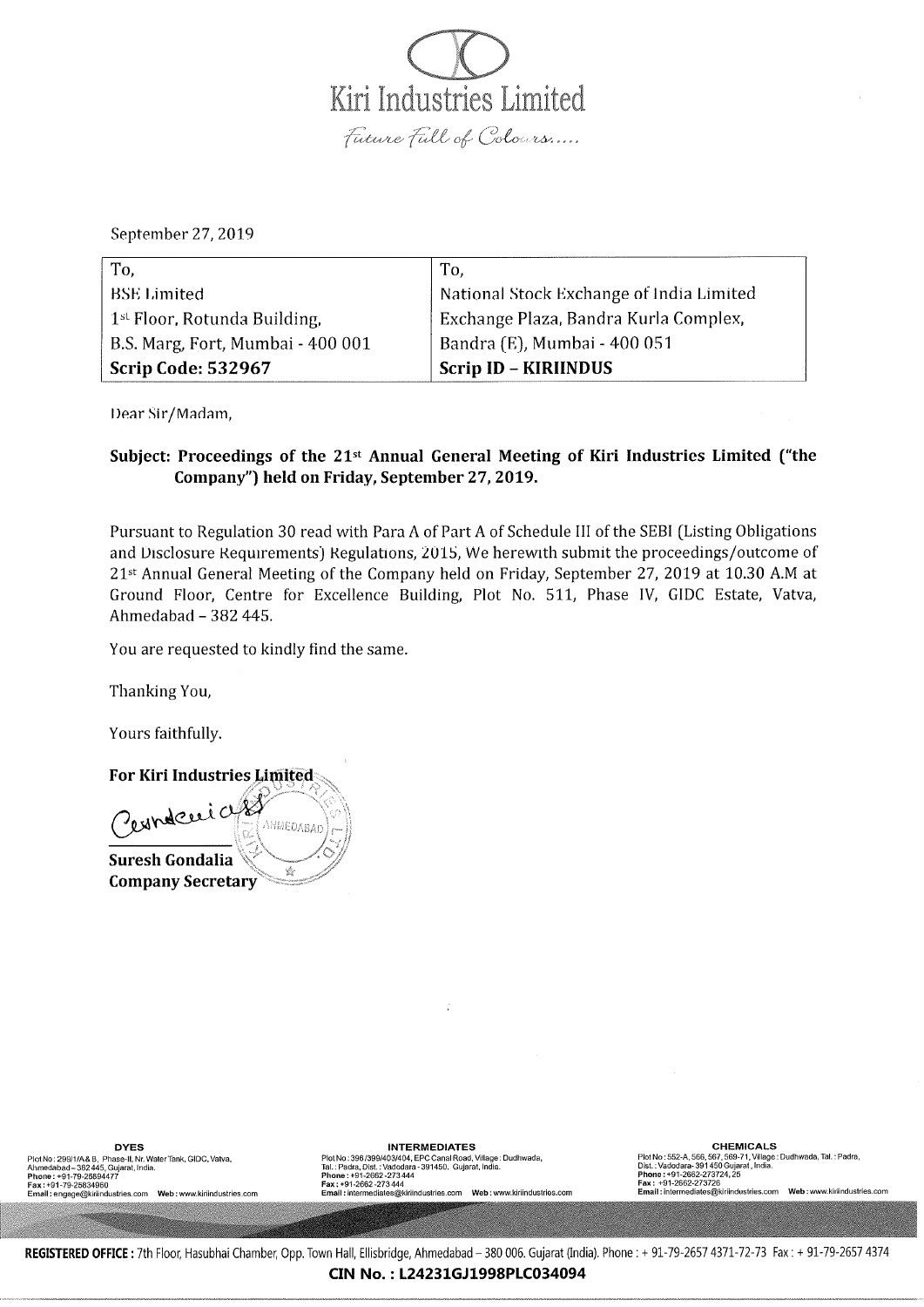## **PROCEEDINGS OF** 21sT **ANNUAL GENERAL MEETING OF THE COMPANY HELD ON SEPTEMBER 27.2019**

The 21st Annual General Meeting of the Company was held on Friday, September 27,2019 at 10.30 A.M at Ground Floor, Centre for Excellence Building, Plot No. 511, Phase IV, GIDC Estate, Vatva, Ahmedabad - 382 445.

The Company Secretary welcomed the members on behalf of the Company. Mr. Pravin Kiri, Chairman of the Company occupied the Chair. After ascertaining the requisite quorum, called the meeting in order. With approval of members, the Company Secretary read, the notice, Directors Report and Auditors Report.

The Company Secretary informed the members that as per the provisions of Section 108 of the Companies Act, 2013 and rules made thereunder, since the Company has offered the facility of evoting to its shareholder to cast their votes electronically, the voting by show of hands is not allowed. The members who had not casted their votes through e-voting were provided the facility vote through poll.

M/s. R. C. Tarpara & Associates, Practicing Company Secretary acted as scrutinizer to scrutinize the voting process at the Annual General Meeting.

The following items of businesses as per the Notice of 21st Annual General Meeting were carried out through Poll process by the members and proxy holders present at the meeting:

- **Ordinary Businesses:**
- 1. To receive, consider and adopt the Audited (Standalone and Consolidated) Financial Statements for the year ended on March 31, 2019, together with the Report of the Directors and Auditors thereon;

During the meeting, members asked questions related to financial statements of the Company and Mr. Manish Kiri has satisfactorily replied all questions to the members.

- 2. To appoint a Director in place of Mr. Manish Kiri (DIN: 00198284), who retires by rotation and being eligible, offers himself for re-appointment;
- 3. To declare Dividend of lNR 0.015/- (@0.15%) per share of INR 10/- each on 43,33,500 Cumulative Redeemable Preference shares of the Company for the Financial Year ended March 31,2019;
- 4. To declare Dividend of INR 2/- (@20%) per Equity Share of INR 10 each for the Financial Year ended March 31, 2019.
- **Special Business:**
- 5. To ratify remuneration of Cost Auditors of the Company for the Financial Year 2019-20;
- 6. To approve re-appointment of Mr. Mukesh Desai as an Independent Director;